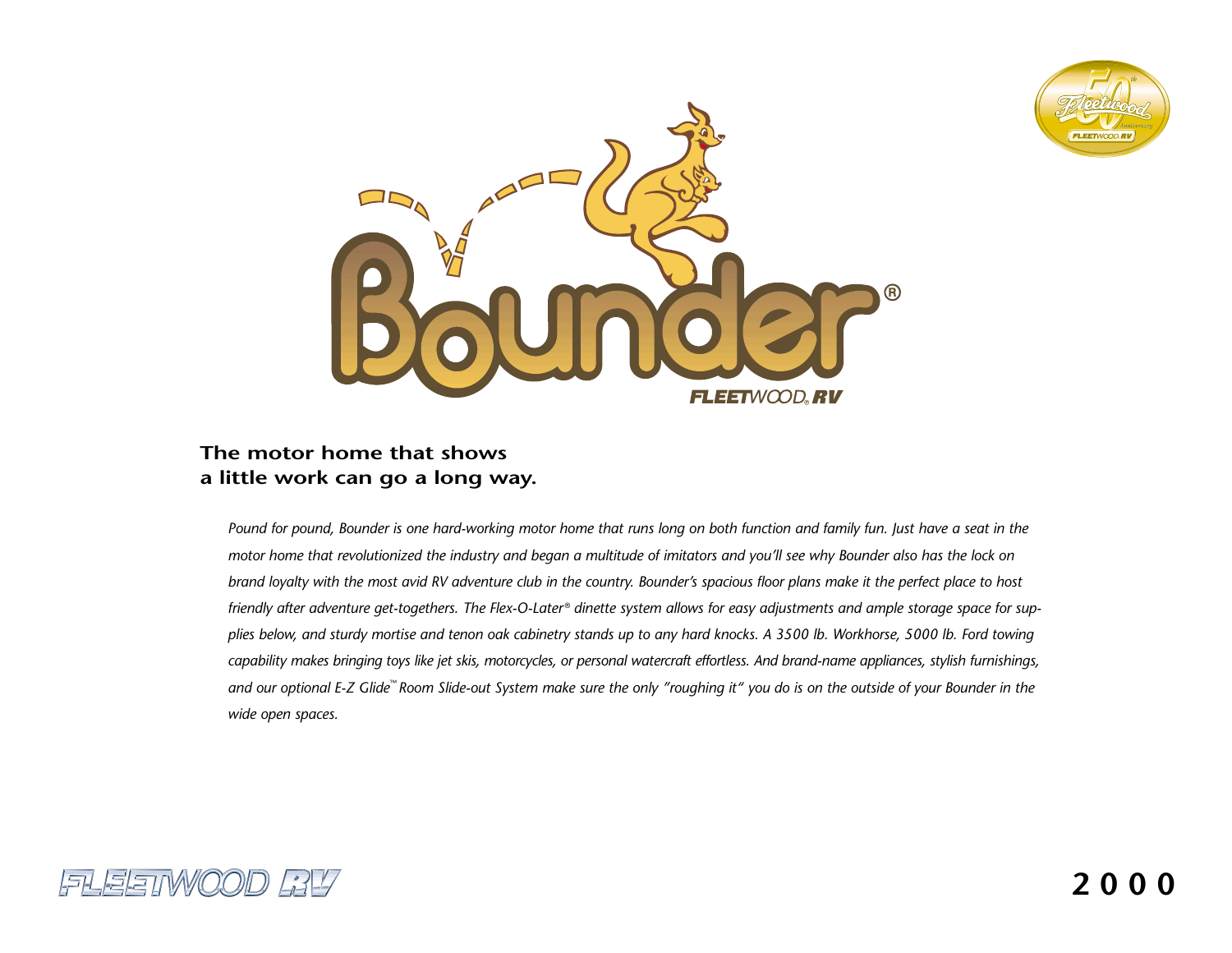# **2000 Bounder Floor Plans**





TABLE W/CHAIRSO'HEAD





- *Dinette or Optional Table with Chairs*
- *Lounge Chair*
- *Large Pantry*
- *Optional Twin Beds*
- *Tub/Shower*



- *Dinette or Optional Table with Chairs*
- *Swivel Chair with Table*
- *Wardrobe/Dresser Slide-Out*
- *Fully Enclosed Bathroom*



- *Dinette or Optional Table with Chairs*
- *Swivel Chair with Table*
- *Large Wardrobe*
- *Optional Twin Beds*
- *Fully Enclosed Bathroom*



- *Dinette or Optional Table with Chairs*
- *Living Room Slide-Out*
- *Swivel Chair with Table*
- *Optional Dometic ® Side-by-Side Refrigerator*
- *3 Bedroom Configurations*
- *Fully Enclosed Bathroom*
- *Extra Large Tub/Shower*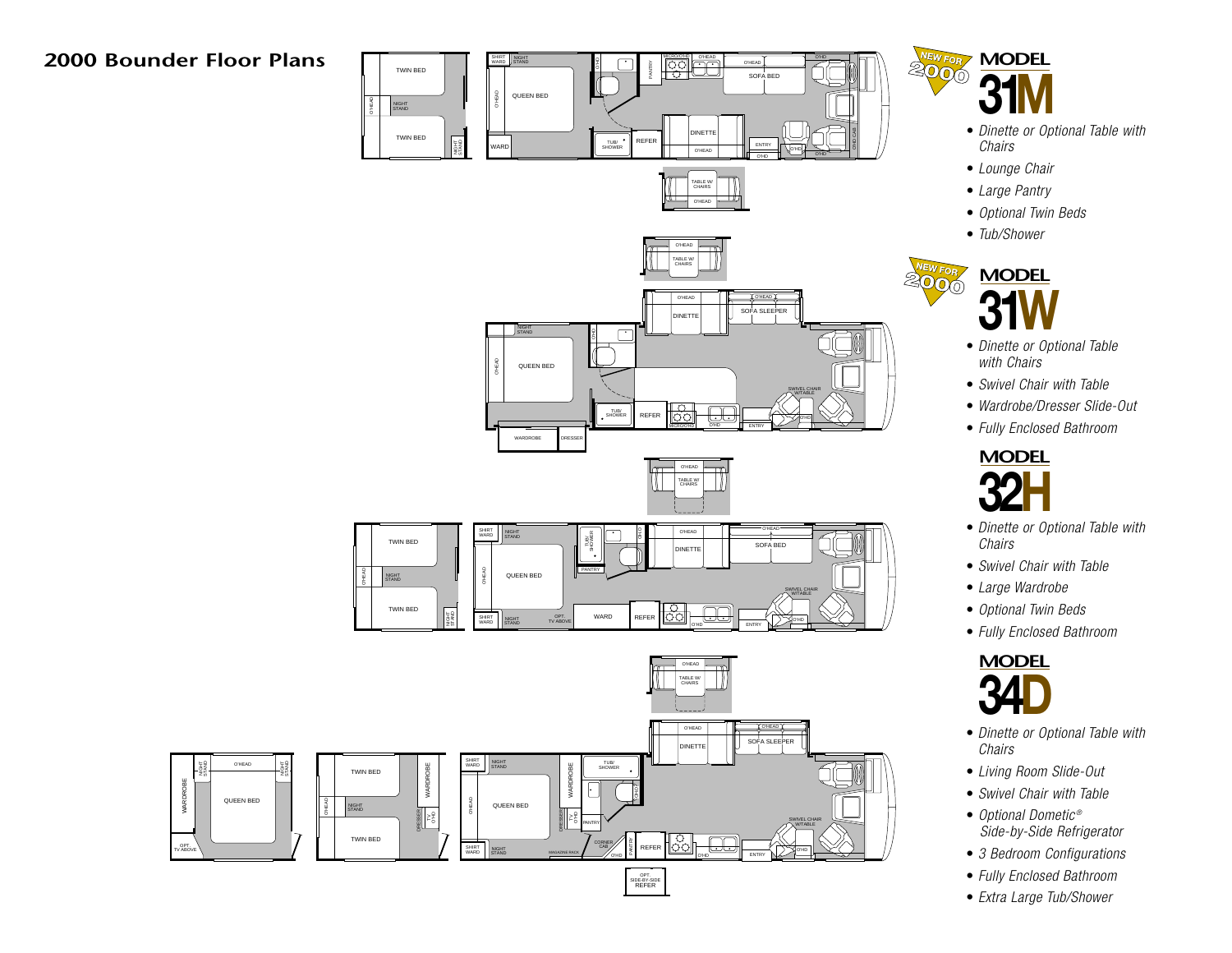

SOFA SLE

ENTRY

SHELF

SWIVEL CHAIRW/TABLE O'HD

D**ILL**OHEAD

O'HEAD

TABLE W/CHAIRSO'HEAD

NET<sup>T</sup>

O'HD

FST

REFER



- *Swivel Chair with Table*
- *Optional Table with Chairs*
- *Island Queen Bed*
- *Optional Twin Beds*
- *Fully Enclosed Bathroom*
- *Extra Large Tub/Shower*



- *Optional Table with Chairs*
- *Living Room Slide-Out*
- *Swivel Chair with Table*
- *Private Toilet*
- *Wardrobe Slide-Out*



WARDROBE

O'HEAD QUEEN BED

**STAND** 

NIGHTSTAND WARD

TUBARA<br>SHOWER



- *Optional Table with Chairs*
- *Living Room Slide-Out*
- *Swivel Chair with Table*
- *Optional Dometic ® Side-By-Side Refrigerator*
- *Optional Washer/Dryer*
- *3 Bedroom Configurations*
- *Private Toilet*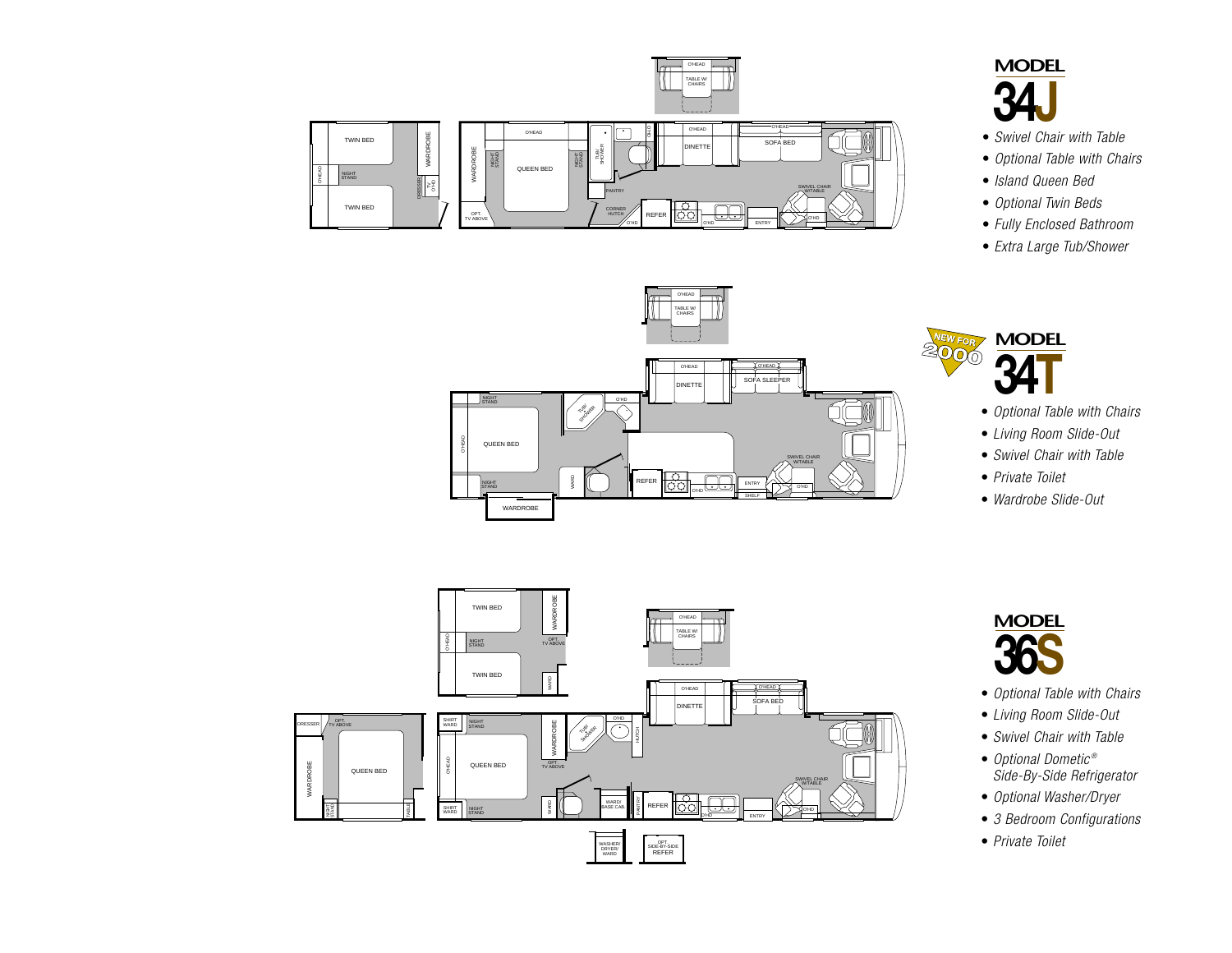# **2000 Bounder Standard Features**

#### **EXTERIOR AUTOMOTIVE**

Large, Curved Aerodynamic Windshield Undercoating Stainless-Steel Wheel SimulatorsUnderhood Utility Light Steel Surface on BulkheadTrailer Hitch with 4-Point Electrical Hook-Up Large Single Headlamps with Turn Signal Rear Camera Ready Windshield Wipers with Wet Arm

Vacubond Lower/Upper Floor Vacubond Walls with Smooth Exterior Fiberglass Radiused Roof with Ducted A/CRubber RoofSteel Floor/Wall/Ceiling Framing Power Platform II

#### **INTERIOR**

3 Interior DecorsSkylight In Tub/Shower Wall-to-Wall Nylon Carpet with Carpet Pad Vinyl Floor Covering (Galley & Bathroom) Wood DrawersRoller Guide Drawer Slides with Transit Ship Locks Radius Corner Cabinetry Brass Finished Cabinet HardwareDriver/Passenger Reclining Bucket Seats Mini Blinds (Vinyl)–Entry Mini Blinds (Wood) Bedspread with Decor Pillows Innerspring Mattress Oak Cabinet Doors & DrawersWindow Coverings Oak Bath Door TrimsTrash Basket in Galley Molded Fiberglass Tub/Shower with One-Piece EnclosureResidential Seat Styling Entry Rail (Oak & Brass) Raised Panel, Overhead Cabinet Doors Oak Flat Panel, Base Cabinet Doors Adjustable Cabinet Shelves (Selected Cabinets) Sink Cutting Board Solid Divider DoorsLarge, Double Stainless-Steel Sink Oak Wood Grain

## INTERIOR AUTOMOTIVE

Intermittent Wiper Control Double Swivel Sun Visors with Map Pockets Engine Cover Convenience Tray Cruise ControlLow Profile Engine Cover Radio with Cassette AM/FM/MX–Electronic Tuning Battery Disconnect System Auto A/C Heater ComboRadio Switch–Main/Auxiliary Soft Surface Automotive DashTilt Steering Wheel Tilt-Up Instrument Panel Driver/Passenger Captain's Chairs with Reclining Back/Slide Controls 3-Point Seat Belts on Driver/Passenger Seats

## **EXTERIOR**

Full Fiberglass Front Cap One-Piece, Swing-Down Engine Access Door Roto Cast, Front Quarter Panels Roto Cast, Rear Wheel Well Trims Aerodynamic Bus Styling Entry Door with Deadbolt Latch Slider Windows Throughout Aluminum/Painted Front GrilleBounder Logo Badging Utility Compartment with Exterior Shower Roof LadderExterior Assist HandleRemote Rear View Mirror20' Sewer HosePark Cable Receptacle Awning Rail/Drip Molding (Both Sides) Power Entry Step Dual Battery Charge Control Under-Floor Spare Tire Porch Light 3 Colorway Graphics to Match Decor Lower Body Accent Paint

### EXTERIOR STORAGE

Insulated Luggage Doors Single Paddle/Metal Latches Continuous One-Piece Bulb SealHidden, Stainless-Steel Latch Rods Lighted Compartments Steel Seal FramesCarpeted Luggage Compartment Pass-Through Storage

## INTERIOR LIGHTING

Wardrobe Lighting Fluorescent Ceiling Lighting with Dual Bulb Decor Lighting Incandescent Lighting

## APPLIANCES

20" Panasonic® TV In Front OverheadSmoke DetectorLP DetectorCO Detector6-Gallon, Quick Recovery Water Heater with D.S.I. 22" 3-Burner, High-Output Cook Top with Oven Light/Power Range Hood with Spice Rack Folding Range Cover Single A/C High Efficiency with Solar Panel Water Heater Bypass Marine Toilet with Water SaverToilet Tank "Sani-flush" System 1-cu.ft. Microwave8-cu.ft. Dometic® Double Door Refrigerator Single-Lever Galley Faucet Water Filter with FaucetDemand Water Pump with Filter Power Bath VentFantastic® Power Roof Vent in Galley Fire Extinguisher Telephone Jack Rear Speakers In Bedroom A/C Ready Monitor Panel

## ELECTRICAL

Patio Receptacle 120V/12V AC/DC Converter Central Electrical Panel120V/12V Wire Raceway 3-Way Water Pump Switching 4.0kW Onan® Generator30-amp Service Wall SwitchesDual 6V/Deep-Cycle 218-amp House Battery VCR Ready

*Product information and photography included in this brochure were as accurate as possible at the time of publication. For the most current product information and changes, please visit our Website at www.fleetwood.com or contact your local Fleetwood dealer. Subsequent refinements may be evident in the actual product. Prices and specifications are subject to change without notice. All fuel and liquid capacities are approximate and dimensions are nominal. Fleetwood has designed its motor home brands to provide a variety of potential uses for its customers. Each unit features the optimum storage, fluid, seating and sleeping capabilities. Though the customer enjoys this potential, he/she also has the responsibility to select the proper combinations of loads without exceeding the chassis weight capacities.*

# **New Bounder Features For 2000**

*Our engineering may set us apart from the rest. But the things you'll notice most when you and your family take a trip are the top-of-the-line features. This year we have, once again, added to an already large list of features with the following:*

- *CB Radio Ready Option*
- *Illuminated Porch Light Switch*
- *Toilet Tank "Sani-flush" System*
- *New Easy-to-Clean Entry Treads*
- *High Line Utility Compartment*
- *Optional Stacked Compact Disc Player*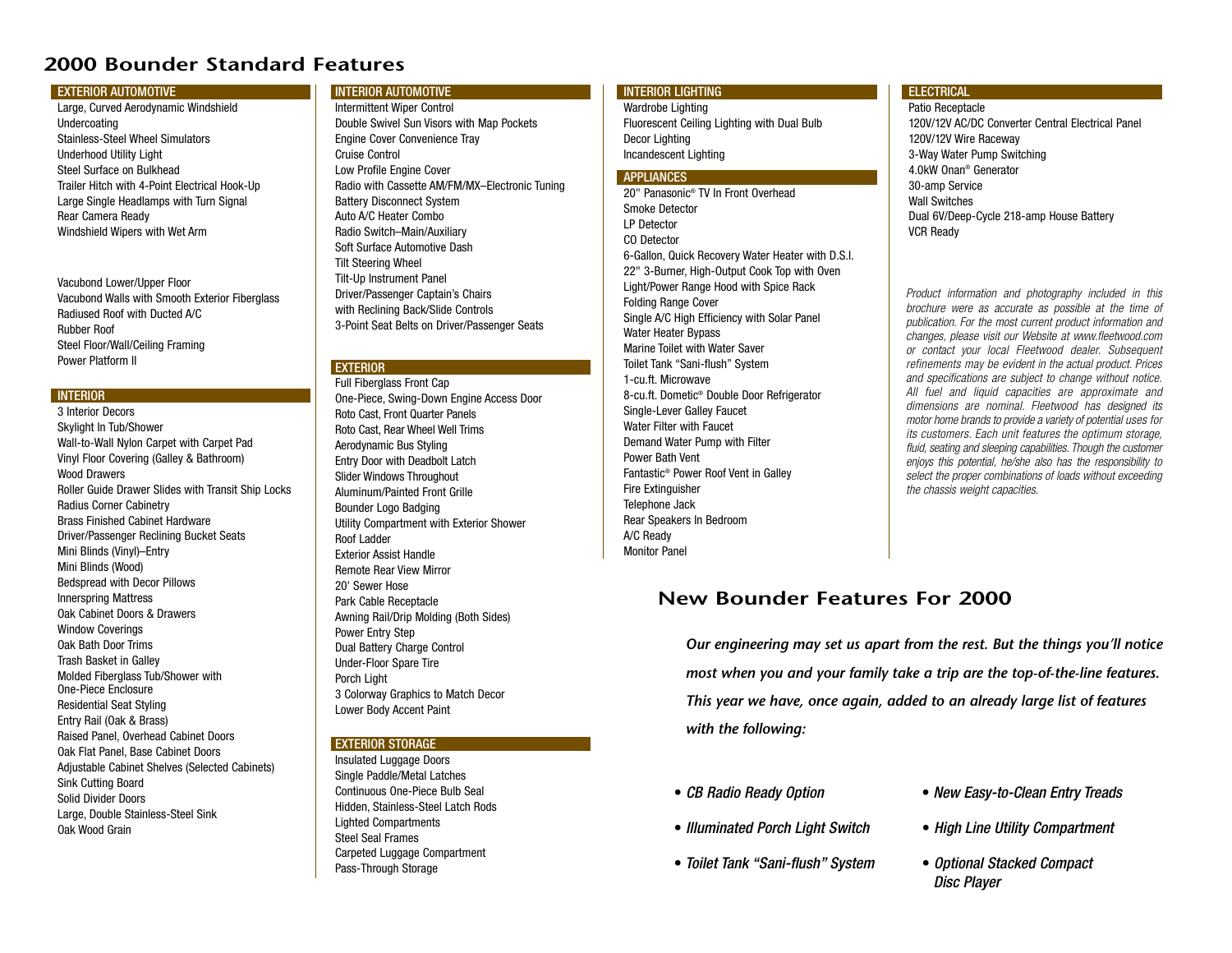|                                                                                                          | NEWFOR                             | <b>NEW FOR</b>                           |                                    |                                         | NEW FOR                            |                                         |                                    |  |  |  |
|----------------------------------------------------------------------------------------------------------|------------------------------------|------------------------------------------|------------------------------------|-----------------------------------------|------------------------------------|-----------------------------------------|------------------------------------|--|--|--|
| <b>EXTERIOR AUTOMOTIVE</b>                                                                               | 31M                                | 31W                                      | 32H                                | 34D                                     | 34J                                | 34T                                     | <b>36S</b>                         |  |  |  |
| Workhorse Chassis 7.4L Vortec Engine                                                                     | 0pt                                | N/A                                      | 0 <sub>pt</sub>                    | 0 <sub>pt</sub>                         | 0 <sub>pt</sub>                    | N/A                                     | 0 <sub>pt</sub>                    |  |  |  |
| Ford Chassis 6.8L Engine                                                                                 | 0 <sub>pt</sub>                    | 0pt                                      | 0 <sub>pt</sub>                    | 0 <sub>pt</sub>                         | 0 <sub>pt</sub>                    | 0pt                                     | 0 <sub>pt</sub>                    |  |  |  |
| <b>Rear Vision Camera</b>                                                                                | 0pt                                | 0pt                                      | 0pt                                | 0pt                                     | 0pt                                | 0pt                                     | 0pt                                |  |  |  |
| <b>EXTERIOR</b>                                                                                          | 31M                                | 31W                                      | <b>32H</b>                         | 34D                                     | 34J                                | 34T                                     | <b>36S</b>                         |  |  |  |
| Awning-USA                                                                                               | 0pt                                | 0 <sub>pt</sub>                          | Opt                                | Opt                                     | 0pt                                | 0 <sub>pt</sub>                         | <b>Opt</b>                         |  |  |  |
| 4-Point Manual Hydraulic Leveler-Workhorse<br>4-Point Manual Hydraulic Leveler-Ford                      | 0 <sub>pt</sub><br>0pt             | N/A<br>Std                               | N/A<br>0 <sub>pt</sub>             | N/A<br>Std                              | 0 <sub>pt</sub><br>0pt             | N/A<br>Std                              | Std<br>Std                         |  |  |  |
|                                                                                                          |                                    |                                          |                                    |                                         |                                    |                                         |                                    |  |  |  |
| <b>INTERIOR AUTOMOTIVE</b>                                                                               | 31M                                | <b>31W</b>                               | 32H                                | 34D                                     | 34J                                | <b>34T</b>                              | <b>36S</b>                         |  |  |  |
| Dash Fans                                                                                                | 0pt                                | 0pt                                      | 0 <sub>pt</sub>                    | 0pt                                     | 0 <sub>pt</sub>                    | 0 <sub>pt</sub>                         | 0pt                                |  |  |  |
| <b>CB Radio Ready</b><br>Stereo AM/FM CD Player                                                          | 0 <sub>pt</sub><br>0pt             | Opt<br>0pt                               | Opt<br>0pt                         | Opt<br>0pt                              | Opt<br>0pt                         | Opt<br>0pt                              | Opt<br>0pt                         |  |  |  |
| AM/FM Cassette with Stack CD Player                                                                      | 0 <sub>pt</sub>                    | 0 <sub>pt</sub>                          | 0 <sub>pt</sub>                    | 0 <sub>pt</sub>                         | 0 <sub>pt</sub>                    | 0 <sub>pt</sub>                         | 0 <sub>pt</sub>                    |  |  |  |
| <b>INTERIOR</b>                                                                                          | 31M                                | 31W                                      | 32H                                | 34D                                     | 34J                                | 34T                                     | <b>36S</b>                         |  |  |  |
| Glass Shower Door with Bright Brass Frame                                                                | N/A                                | N/A                                      | N/A                                | N/A                                     | N/A                                | Std                                     | Std                                |  |  |  |
| Headboard                                                                                                | N/A                                | N/A                                      | N/A                                | Std                                     | N/A                                | Std                                     | Std                                |  |  |  |
| Rear Panasonic® Television with Island Queen Bed                                                         | N/A                                | N/A                                      | N/A                                | 0 <sub>pt</sub>                         | 0 <sub>pt</sub>                    | N/A                                     | 0pt                                |  |  |  |
| Rear Panasonic <sup>®</sup> Television with Remote<br><b>CSA Sofa Lock</b>                               | 0 <sub>pt</sub><br>Std             | Opt<br>Std                               | 0 <sub>pt</sub><br>Std             | Opt<br>Std                              | 0 <sub>pt</sub><br>Std             | Opt<br>Std                              | 0 <sub>pt</sub><br>Std             |  |  |  |
| Lounge Recliner                                                                                          | N/A                                | Opt                                      | Opt                                | 0 <sub>pt</sub>                         | Opt                                | Opt                                     | Opt                                |  |  |  |
| <b>Coffee Table</b>                                                                                      | N/A                                | N/A                                      | N/A                                | 0 <sub>pt</sub>                         | N/A                                | Opt                                     | 0pt                                |  |  |  |
| Dinette Table w/Free Standing Extension & Chairs                                                         | Opt                                | Opt                                      | Opt                                | 0 <sub>pt</sub>                         | Opt                                | 0 <sub>pt</sub>                         | Opt                                |  |  |  |
| <b>Shower Curtain</b>                                                                                    | N/A                                | N/A                                      | Std                                | Std                                     | Std                                | N/A                                     | N/A                                |  |  |  |
| SLEEPING ACCOMMODATIONS (STANDARD)                                                                       | 31M                                | 31W                                      | 32H                                | 34D                                     | 34J                                | 34T                                     | <b>36S</b>                         |  |  |  |
| Sofa Bed                                                                                                 | 46"x 76"                           | N/A                                      | 46"x 76"                           | N/A                                     | 46"x 76"                           | N/A                                     | 46"x 76"                           |  |  |  |
| Sofa Sleeper<br>Dinette                                                                                  | N/A<br>42"x 74"                    | $51^{1}/2$ " X 71 $^{1}/2$ "<br>42"x 74" | N/A<br>42"x 74"                    | $51^{1}/2$ " X $71^{1}/2$ "<br>42"x 74" | N/A<br>42"x 74"                    | $51^{1}/2$ " X $71^{1}/2$ "<br>42"x 74" | N/A<br>42"x 74"                    |  |  |  |
| Queen Bed                                                                                                | 60"x 80"                           | 60"x 80"                                 | 60"x 80"                           | 60"x 75"                                | 60"x 80"                           | 60"x 80"                                | 60"x 80"                           |  |  |  |
|                                                                                                          |                                    |                                          |                                    | 34D                                     | 34J                                |                                         |                                    |  |  |  |
| SLEEPING ACCOMMODATIONS (OPTIONAL)<br>Sofa Sleeper                                                       | 31M<br>N/A                         | 31W<br>N/A                               | 32H<br>N/A                         | N/A                                     | N/A                                | 34T<br>N/A                              | <b>36S</b><br>Opt                  |  |  |  |
| Island Bed with Full Wardrobe                                                                            | N/A                                | N/A                                      | N/A                                | 0pt                                     | Std                                | N/A                                     | Opt                                |  |  |  |
| Twin Beds with Nightstand                                                                                | 39"x 75"                           | N/A                                      | 39"x 75"                           | 39"x 75"                                | 39"x 75"                           | N/A                                     | 39"x 75"                           |  |  |  |
| <b>SLIDE-OUT</b>                                                                                         | 31M                                | 31W                                      | 32H                                | 34D                                     | 34J                                | 34T                                     | <b>36S</b>                         |  |  |  |
| Living Room-Dinette Table & Chairs/Sofa                                                                  | N/A                                | N/A                                      | N/A                                | 0 <sub>pt</sub>                         | N/A                                | 0 <sub>pt</sub>                         | 0 <sub>pt</sub>                    |  |  |  |
| Living Room-Dinette/Sofa<br>Bedroom Wardrobe-Closet/Organizer                                            | N/A<br>N/A                         | Std<br>Std                               | N/A<br>N/A                         | Std<br>N/A                              | N/A<br>N/A                         | Std<br>Std                              | Std<br>N/A                         |  |  |  |
|                                                                                                          |                                    |                                          |                                    |                                         |                                    |                                         |                                    |  |  |  |
| <b>ELECTRICAL</b>                                                                                        | 31M                                | 31W                                      | <b>32H</b>                         | 34D                                     | 34J                                | 34T                                     | <b>36S</b>                         |  |  |  |
| 7.0kW Onan <sup>®</sup> Generator<br>5.0kW Onan <sup>®</sup> Generator                                   | 0 <sub>pt</sub><br>0 <sub>pt</sub> | 0pt<br>Opt                               | 0 <sub>pt</sub><br>0 <sub>pt</sub> | 0 <sub>pt</sub><br>0 <sub>pt</sub>      | 0 <sub>pt</sub><br>0 <sub>pt</sub> | 0 <sub>pt</sub><br>Opt                  | 0 <sub>pt</sub><br>0 <sub>pt</sub> |  |  |  |
| <b>ECC Climate Control</b>                                                                               | 0pt                                | 0pt                                      | 0 <sub>pt</sub>                    | 0pt                                     | 0pt                                | 0pt                                     | 0 <sub>pt</sub>                    |  |  |  |
| ECC w/13.5/11M A/C w/5.0kW Generator Upgrade                                                             | 0 <sub>pt</sub>                    | 0 <sub>pt</sub>                          | 0 <sub>pt</sub>                    | 0 <sub>pt</sub>                         | 0 <sub>pt</sub>                    | 0 <sub>pt</sub>                         | 0 <sub>pt</sub>                    |  |  |  |
| ECC w/13.5/11M A/C w/7.0kW Generator Upgrade<br>5.0kW Generator-Onan <sup>®</sup> Dual A/C Ready Upgrade | Opt<br>Opt                         | 0pt<br>0 <sub>pt</sub>                   | 0pt<br>0 <sub>pt</sub>             | 0pt<br>0 <sub>pt</sub>                  | 0pt<br>0 <sub>pt</sub>             | 0pt<br>0 <sub>pt</sub>                  | 0pt<br>0 <sub>pt</sub>             |  |  |  |
| 7.0kW Generator-Onan <sup>®</sup> Dual A/C Ready Upgrade                                                 | 0pt                                | 0pt                                      | 0 <sub>pt</sub>                    | 0 <sub>pt</sub>                         | 0 <sub>pt</sub>                    | 0pt                                     | 0pt                                |  |  |  |
| CSA 5.0kW Gen-Onan <sup>®</sup> /DL A/C Ready Upgrade                                                    | 0 <sub>pt</sub>                    | 0 <sub>pt</sub>                          | 0 <sub>pt</sub>                    | 0 <sub>pt</sub>                         | 0 <sub>pt</sub>                    | 0 <sub>pt</sub>                         | 0 <sub>pt</sub>                    |  |  |  |
| CSA 7.0kW Gen-Onan <sup>®</sup> /DL A/C Ready Upgrade                                                    | 0pt                                | 0pt                                      | 0pt                                | 0pt                                     | 0pt                                | 0pt                                     | 0pt                                |  |  |  |
| CSA ECC w/Dual A/C 5.0kW Generator Upgrade<br>CSA ECC w/Dual A/C 7.0kW Generator Upgrade                 | 0 <sub>pt</sub><br>0pt             | 0 <sub>pt</sub><br>0pt                   | Opt<br>0pt                         | 0 <sub>pt</sub><br>0pt                  | 0 <sub>pt</sub><br>0pt             | 0 <sub>pt</sub><br>0pt                  | Opt<br>0pt                         |  |  |  |
| CSA Package-Workhorse                                                                                    | 0pt                                | N/A                                      | N/A                                | 0pt                                     | 0pt                                | N/A                                     | 0pt                                |  |  |  |
| CSA Package-Ford                                                                                         | Opt                                | 0pt                                      | 0pt                                | Opt                                     | <b>Opt</b>                         | 0pt                                     | 0pt                                |  |  |  |
| <b>APPLIANCES</b>                                                                                        | 31M                                | 31W                                      | <b>32H</b>                         | 34D                                     | 34J                                | 34T                                     | 36S                                |  |  |  |
| Furnace 20M BTU/35M BTU (Dual)                                                                           | N/A                                | N/A                                      | N/A                                | N/A                                     | N/A                                | N/A                                     | Std                                |  |  |  |
| Furnace 34M BTU                                                                                          | Std                                | Std                                      | N/A                                | N/A                                     | N/A                                | N/A                                     | N/A                                |  |  |  |
| Furnace 35M BTU<br>Furnace 42M BTU                                                                       | N/A<br>N/A                         | N/A<br>N/A                               | Std<br>N/A                         | N/A<br>Std                              | N/A<br>Std                         | N/A<br>Std                              | N/A<br>N/A                         |  |  |  |
| Dual Roof A/C High Efficiency BTU with Solar Panel                                                       | 0pt                                | 0pt                                      | 0pt                                | 0pt                                     | 0pt                                | 0pt                                     | Opt                                |  |  |  |
| <b>Convection Microwave</b>                                                                              | 0 <sub>pt</sub>                    | 0 <sub>pt</sub>                          | 0pt                                | Opt                                     | Opt                                | Opt                                     | 0pt                                |  |  |  |
| <b>VCR/VHS</b>                                                                                           | 0pt                                | 0pt                                      | 0pt                                | 0pt                                     | 0pt                                | 0pt                                     | 0pt                                |  |  |  |
| Washer/Dryer<br>Side-Bv-Side Refrigerator with Ice Maker                                                 | N/A<br>N/A                         | N/A<br>N/A                               | N/A<br>N/A                         | N/A<br>0pt                              | N/A<br>N/A                         | N/A<br>N/A                              | Opt<br>0pt                         |  |  |  |
| Dual A/C 13.5M BTU with Solar Battery Charger                                                            | Opt                                | Opt                                      | Opt                                | 0pt                                     | Opt                                | Opt                                     | 0pt                                |  |  |  |
| <b>CSA Convection Microwave</b>                                                                          | 0pt                                | Opt                                      | Opt                                | 0pt                                     | 0pt                                | 0pt                                     | Opt                                |  |  |  |
| <b>DSS Manual Lift/Satellite Dish</b>                                                                    | Opt                                | Opt                                      | Opt                                | Opt                                     | Opt                                | Opt                                     | Opt                                |  |  |  |

# **2000 Bounder Options**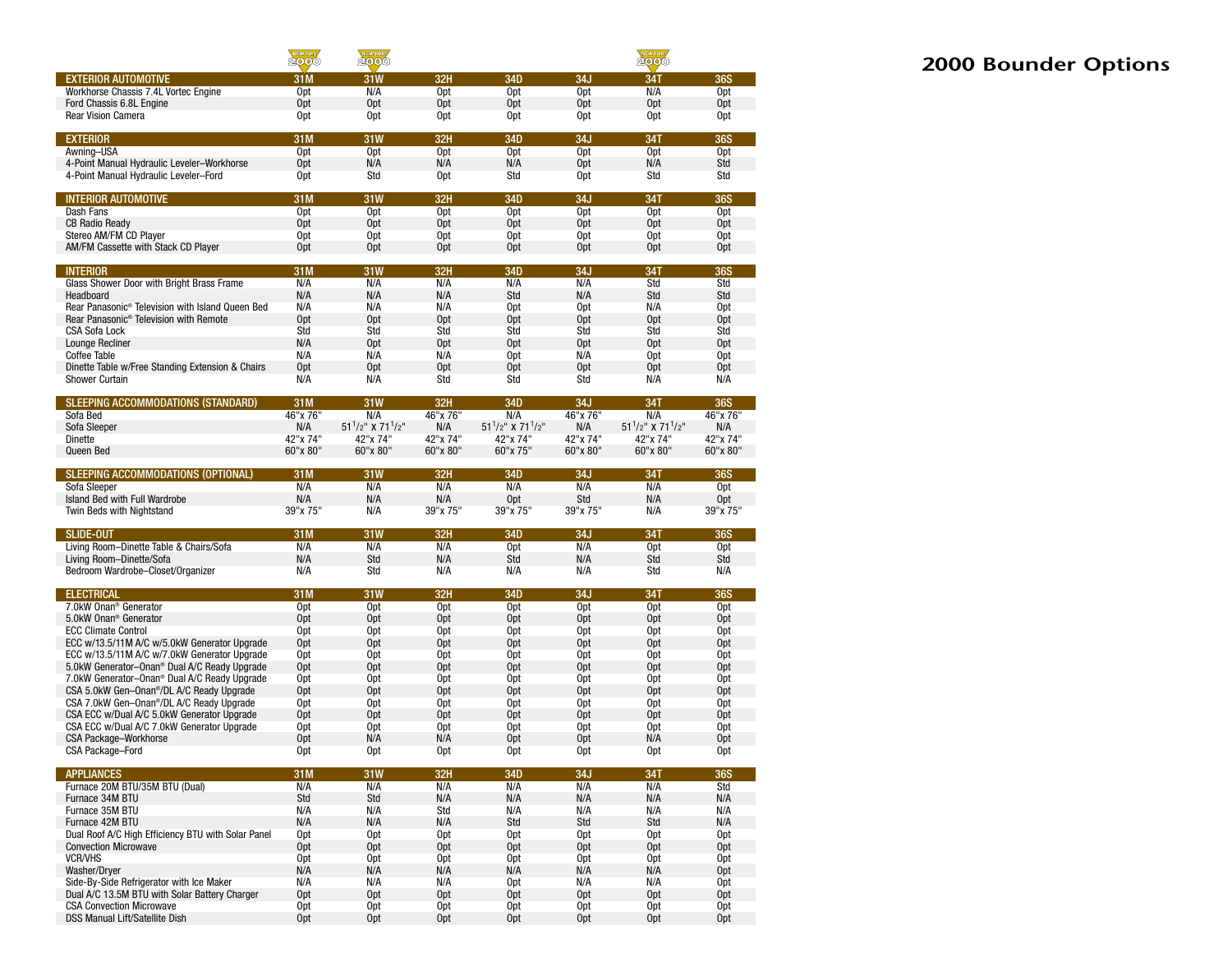# **The Power Platform II Makes The Difference**

*Bounder's quality begins long before the features come on board. We begin by building on our exclusive Power Platform II, a unique truss design welded together using tubular steel that's durable, strong, and dependable. The result is a quiet and nearly flawless ride, increased floor strength, and substantially more storage space below. An all-steel foundation further reduces stress loads on the sidewallsand minimizes chassis flex on uneven roads.*

*Drawing is for illustrative purpose only to highlight aspects of motor home construction. Actual motor home design depends on model and is subject to change.*

*All exterior compartments are reinforced with substantial steel outriggers for increased durability and years of cargo carrying.*

*Easy access compartments let you get to Bounder's batteries and dual-battery charge control.*

 *composite of steel tubing, foam insulation, and marine-grade plywood cut to our exact specs for lightweight strength and resistance to moisture.*

*Full basement construction*

*maximizes space beneath the floor, encloses the heated water tanks and provides easy-to-reach pass-through storage.*

*The floor is a vacuum-bonded*

## **2000 Bounder Specifications**

Fuel Capacity gal/lbs 75/450 N/A 75/450 75/450 75/450 N/A 75/450 Fuel Capacity gal/kgs 75/204 N/A 75/204 75/204 75/204 N/A 75/204

|                                | <b>NEW FOR</b><br>2000 | <b>NEW FOR</b> |               |               |               | NEW FOR      |                             |                                                                                                                                                                                                                                       | NEW FOR<br>2000 | NEW FOR         |         |         |         | NEW FOR    |            |  |
|--------------------------------|------------------------|----------------|---------------|---------------|---------------|--------------|-----------------------------|---------------------------------------------------------------------------------------------------------------------------------------------------------------------------------------------------------------------------------------|-----------------|-----------------|---------|---------|---------|------------|------------|--|
| <b>FORD CHASSIS</b>            | 31M                    | 31W            | 32H           | 34D           | 34J           | 34T          | <b>36S</b>                  | <b>DIMENSIONS</b>                                                                                                                                                                                                                     | 31M             | 31 <sub>W</sub> | 32H     | 34D     | 34J     | 34T        | <b>36S</b> |  |
| Engine CID                     | 415                    | 415            | 415           | 415           | 415           | 415          | 415                         | Overall Length                                                                                                                                                                                                                        | 31' 4''         | 31'10''         | 32' 10" | 34' 10" | 34' 10" | 34' 10"    | 36' 10"    |  |
| <b>Wheel Base</b>              | 190"                   | 208"           | 208"          | 208"          | 208"/247"     | 208"         | 228"                        | <b>Overall Height</b>                                                                                                                                                                                                                 | 11'8''          | 11'8''          | 11'8''  | 11'8''  | 11'8''  | 11'8''     | 11' 8'     |  |
| GVWR Ibs/kgs (1)               | 18,000/8,163           | 20,500/9,299   | 20,500/9,299  | 20,500/9,299  | 20,500/9,299  | 20.500/9.299 | 20.500/9.299                | Overall Width (maximum)                                                                                                                                                                                                               | 102"            | 102"            | 102"    | 102"    | 102"    | 102"       | 102"       |  |
| Front GAWR Ibs/kgs (2)         | 7,000/3,175            | 7,000/3,175    | 7,000/3,175   | 7,000/3,175   | 7,000/3,175   | 7,000/3,175  | 7,000/3,175                 | Interior Height (maximum)                                                                                                                                                                                                             | 79"             | 79"             | 79"     | 79"     | 79"     | 79"        | 79"        |  |
| Rear GAWR Ibs/kgs (2)          | 11.000/4.989           | 13,500/6,123   | 13,500/6,123  | 13,500/6,123  | 14,500/6,577  | 13,500/6,123 | 13,500/6,123                | Interior Width (maximum)                                                                                                                                                                                                              | 96"             | 96"             | 96"     | 96"     | 96"     | 96"        | 96"        |  |
| Base Weight Ibs/kgs (3)        | 13,900/6,304           | 15.540/7.048   | 14,360/6,514  | 15,651/7,099  | 15,540/7,048  | 16,150/7,328 | 16,160/7,329                |                                                                                                                                                                                                                                       |                 |                 |         |         |         |            |            |  |
| GCWR lbs/kgs (4)               | 23.000/10.431          | 25.500/11.565  | 25.500/11.565 | 25.500/11.565 | 25.500/11.565 |              | 25.500/11.565 25.500/11.565 | STORAGE CAPACITY (CU.FT.)                                                                                                                                                                                                             | 31M             | 31W             | 32H     | 34D     | 34J     | <b>34T</b> | <b>36S</b> |  |
| Hitch Rating/Tongue Weight Ibs | 5,000/500              | 5,000/500      | 5,000/500     | 5,000/500     | 5,000/500     | 5,000/500    | 5,000/500                   | Exterior (Ford/Workhorse) Est.                                                                                                                                                                                                        | N/A             | N/A             | N/A     | 110/88  | 113/107 | 94/94      | 84/79      |  |
| Hitch Rating/Tongue Weight kgs | 2,268/227              | 2,268/227      | 2,268/227     | 2,268/227     | 2,268/227     | 2,268/227    | 2,268/227                   |                                                                                                                                                                                                                                       |                 |                 |         |         |         |            |            |  |
| Fuel Capacity gal/lbs          | 75/450                 | 75/450         | 75/450        | 75/450        | 75/450        | 75/450       | 75/450                      | LIQUID CAPACITIES (GALLONS/LITERS) 31M                                                                                                                                                                                                |                 | 31W             | 32H     | 34D     | 34J     | 34T        | <b>36S</b> |  |
| Fuel Capacity gal/kgs          | 75/204                 | 75/204         | 75/204        | 75/204        | 75/204        | 75/204       | 75/204                      | <b>Fresh Water</b>                                                                                                                                                                                                                    | 100/378         | 100/378         | 100/378 | 100/378 | 100/378 | 100/378    | 100/378    |  |
|                                |                        |                |               |               |               |              |                             | <b>Water Heater</b>                                                                                                                                                                                                                   | 6/23            | 6/23            | 6/23    | 6/23    | 6/23    | 6/23       | 6/23       |  |
| <b>WORKHORSE CHASSIS</b>       | 31M                    | <b>31W</b>     | 32H           | 34D           | 34J           | 34T          | <b>36S</b>                  | Body-Waste Holding                                                                                                                                                                                                                    | 50/189          | 50/189          | 50/189  | 50/189  | 50/189  | 50/189     | 50/189     |  |
| Engine CID                     | 454                    | N/A            | 454           | 454           | 454           | N/A          | 454                         | Grey-Water Holding                                                                                                                                                                                                                    | 50/189          | 50/189          | 50/189  | 50/189  | 50/189  | 50/189     | 50/189     |  |
| <b>Wheel Base</b>              | 190"                   | N/A            | 208"          | 208"/247      | 208"/247"     | N/A          | 208"/247"                   | Appliance LPG Tank (wc/see note)                                                                                                                                                                                                      | 25/95           | 25/95           | 25/95   | 25/95   | 25/95   | 25/95      | 25/95      |  |
| GVWR Ibs/kgs (1)               | 17,000/7,710           | N/A            | 18,000/8,163  | 20,000/9,072  | 20,000/9,072  | N/A          | 20,000/9,072                | Note: Tank manufacturer's listed water capacity (wc). Actual filled LP capacity is 80% of listing due to safety shutoff required on tank.                                                                                             |                 |                 |         |         |         |            |            |  |
| Front GAWR Ibs/kgs (2)         | 6,000/2,721            | N/A            | 6,000/2,721   | 6,000/2,721   | 6.000/2.721   | N/A          | 6,000/2,721                 |                                                                                                                                                                                                                                       |                 |                 |         |         |         |            |            |  |
| Rear GAWR Ibs/kgs (2)          | 11,000/4,987           | N/A            | 12,000/5,443  | 14,500/6,577  | 14,500/6,577  | N/A          | 14,500/6,577                | 1. GVWR (Gross Vehicle Weight Rating): Means the maximum permissible weight of this motor home. The GVWR is equal to or greater than<br>the sum of the unloaded vehicle weight plus the net carrying capacity.                        |                 |                 |         |         |         |            |            |  |
| Base Weight Ibs/kgs (3)        | 13,2000/5,986          | N/A            | 13,8000/6,259 | 15.690/7.116  | 14.700/6.667  | N/A          | 16,300/7,392                |                                                                                                                                                                                                                                       |                 |                 |         |         |         |            |            |  |
| GCWR lbs/kgs (4)               | 20,500/9,297           | N/A            | 21,000/9,524  | 21,000/9,524  | 21,000/9,524  | N/A          | 21,000/9,524                | 2. GAWR (Gross Axle Weight Rating): Means the maximum permissible loaded weight a specific axle is designed to carry.<br>3. Base Weight: Means the weight of the motor home without fuel, options, water, cargo, or passengers.       |                 |                 |         |         |         |            |            |  |
| Hitch Rating/Tongue Weight Ibs | 3,500/350              | N/A            | 3,500/350     | 3.500/350     | 3,500/350     | N/A          | 3,500/350                   |                                                                                                                                                                                                                                       |                 |                 |         |         |         |            |            |  |
| Hitch Rating/Tongue Weight kgs | 1.588/159              | N/A            | 1.588/159     | 1.588/159     | 1.588/159     | N/A          | 1.588/159                   | 4. GCWR (Gross Combination Weight Rating): Means the value specified by the motor home manufacturer as the maximum allowable loaded<br>大きなどとはない。このようなど、このことは、なんない。このようなない。このようなので、または、美しいものになると、このようない。このこのない。このこの <i>世界に、自分という</i> に |                 |                 |         |         |         |            |            |  |

weight of this motor home with its towed trailer or towed vehicle. Towing and braking capacities may differ. Refer to Fleetwood and chassis *manufacturer manuals for complete information.*

*N/A = Information not available at time of publication.*